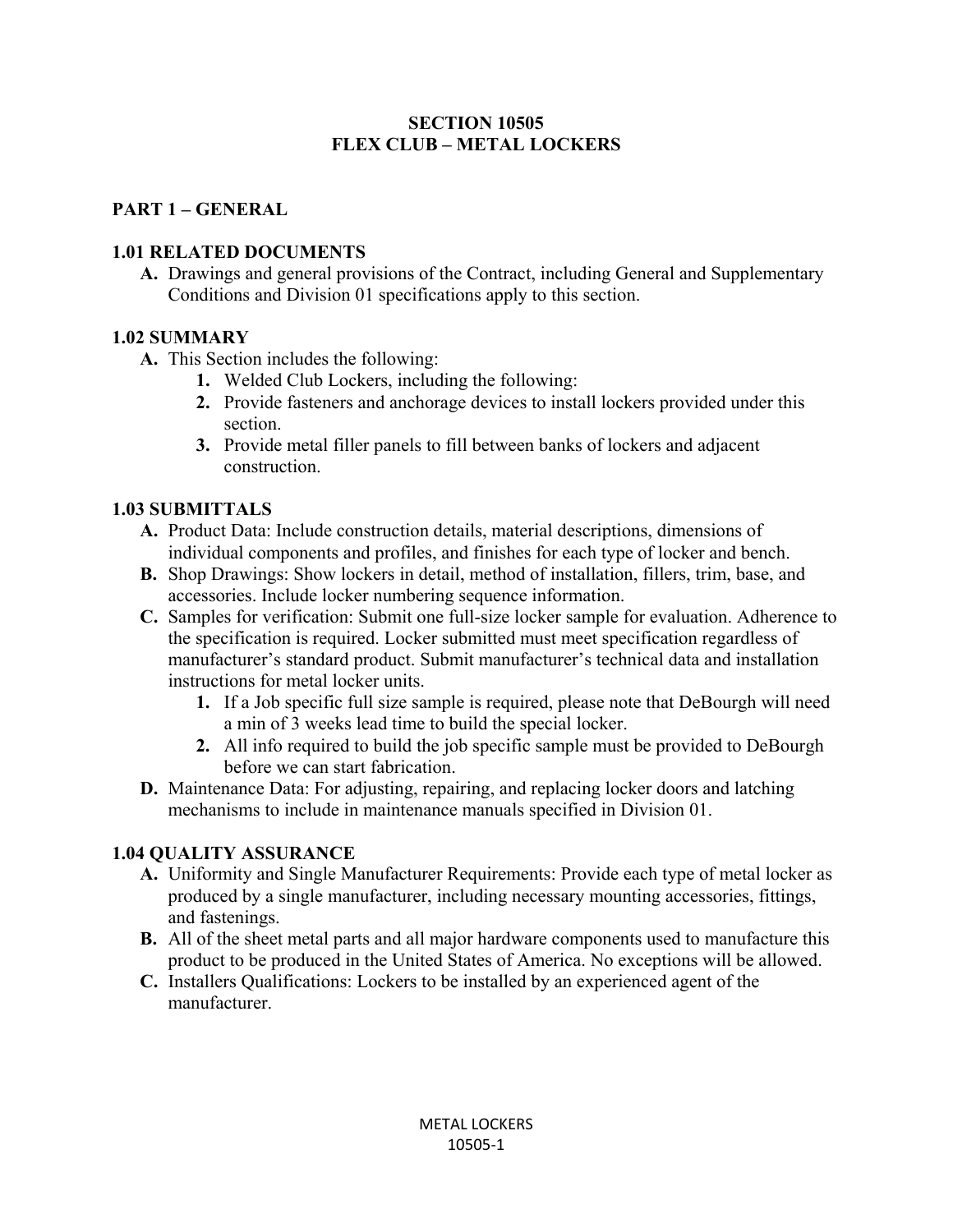### **1.05 DELIVERY, STORAGE, AND HANDLING**

- **A.** Packing and Shipping: Do not deliver metal lockers until building is enclosed and ready for locker installation.
- **B.** Storage and Protection: Protect materials from damage during delivery, handling, storage and installation.

#### **1.06 WARRANTY**

**A.** Locker manufacturer shall warrant the lockers for five (5) years use of the original purchaser from date of shipment. The laminate and polycarbonate doors have a one (1) year Limited Warranty against materials and workmanship. Warranty shall include all defects in material and workmanship, excluding finish, vandalism, and improper installation.

### **PART 2 – PRODUCTS**

#### **2.01 MANUFACTURERS**

- **A.** Acceptable Manufacturers: Subject to compliance with requirements of the Contract Documents, acceptable manufacturers are as follows:
	- **1.** DeBourgh Manufacturing Company

#### **2.02 FABRICATION**

- **A.** Locker Construction
	- **1.** Lockers to be welded unibody construction with exposed welds sanded smooth.
	- **2.** No bolts, screws or rivets used in assembly of locker units.
	- **3.** Ship lockers set-up, ready to be anchored in place in accordance with manufacturer's instructions.
- **B.** Body of Lockers:
	- **1.** Tops, Bottoms, Sides and Intermediate Partitions: Exterior sides constructed of 18 gauge domestic cold rolled sheet steel for maximum durability with 18 gauge intermediate partitions.
	- **2.** Backs and Intermediate Partitions: Solid sheet of 18 gauge cold rolled sheet steel welded to frames of sides and intermediate partitions.
	- **3.** Shelves: Constructed of 18 gauge cold rolled sheet steel welded to sides and intermediate partition construction. Shelves provided in lockers 60-inches and taller, located to provide a minimum of 12-inches clearance.
	- **4.** Tier Dividers: Full depth 18 gauge CRS securely welded on all four sides, to combine with tops, bottoms, sides, and intermediate partitions to create four-sided continuous door strike.
- **C.** Continuous Door Strike:
	- **1.** Tier dividers, tops and bottoms constructed to provide four-sided, continuous door strike for a secure, sanitary and intrusion-free locker while door is in closed position.
- **D.** Doors:
	- **1.** Door Material Available: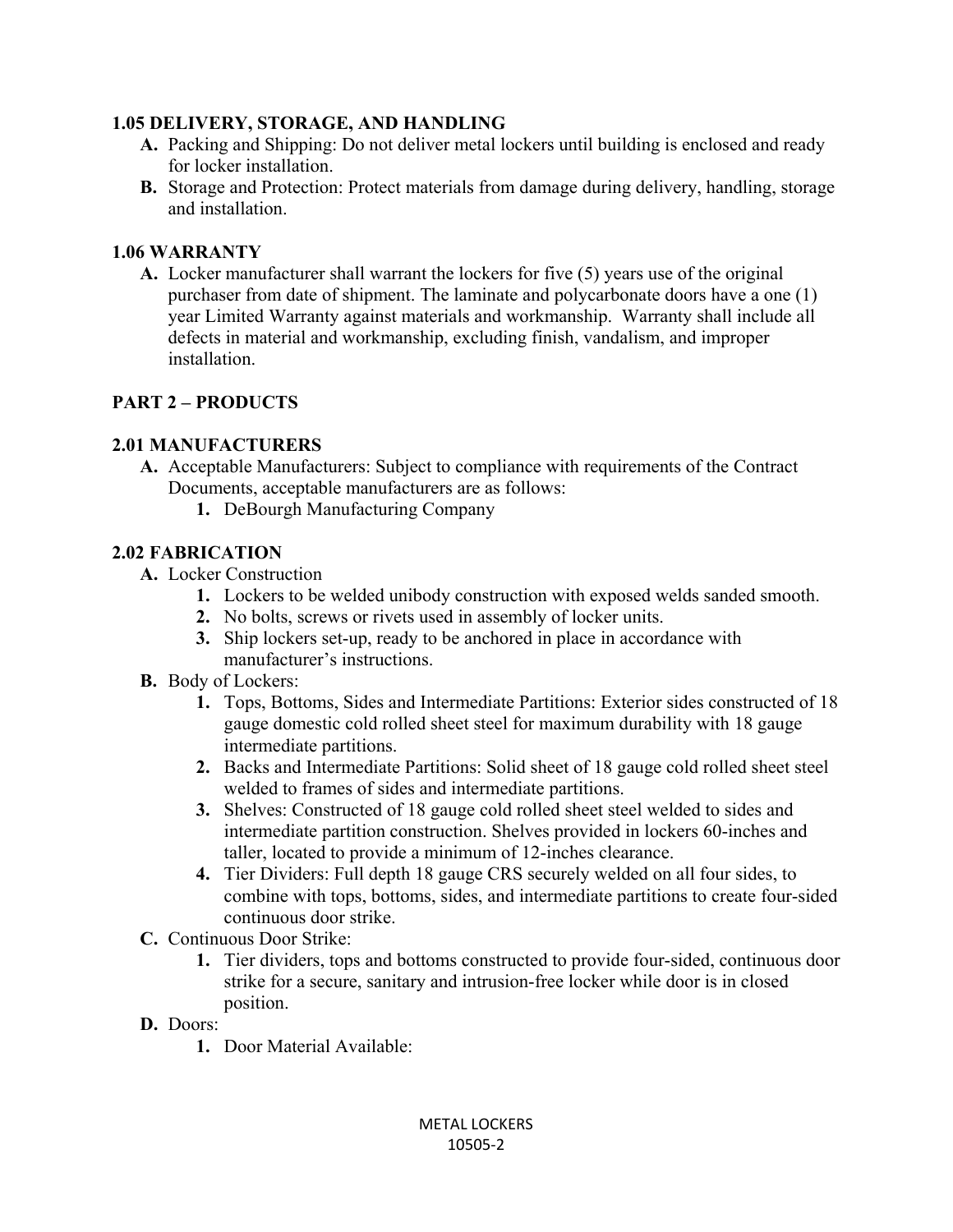- **a.** 18 gauge CRS formed outer panel with double bends on both sides and single bend on top and bottom, with 18 gauge steel formed stiffener panel.
- **b.**  $\frac{3}{4}$ -inch P-LAM door with 18 gauge CRS back panel. Multiple finishes available, see wilsonartcontract.com for available P-LAM finishes. **c.** ¼-inch thick polycarbonate door with 18 gauge CRS frame.
- **2.** Door stiffener for 18 gauge CRS door runs top to bottom on hinge side of door and is securely welded to outer door to form a reinforced channel for additional torque-free strength and sound reduction when closing door. (Inner panel not available on 9-inch wide or box lockers 12-inches high or less).
- **E.** Door Ventilation:
	- **1.** Louvered on metal doors only.
	- **2.** Solid
- **F.** Latching:
	- **1.** Sentry III Single-Point Latch:
		- **a.** 11 gauge stationary latch welded securely to locker frame.
		- **b.** Latch extends no more than 1-1/4-inch into locker opening, penetrating through cup.
		- **c.** Flush-mounted, recessed stainless steel cup in a formed door with 18 gauge vertical back panel stiffener.
		- **d.** Set for use with padlock or built-in turn dial combination spring bolt lock only.
- **G.** Hinges:
	- **1.** 16 gauge continuous piano hinge on the right side of all openings.
	- **2.** Hinges welded to door and riveted to locker frame.
- **H.** Slope Tops:
	- **1.** Provide 18 gauge all welded slope top with 25 degree pitch, attached at factory with concealed fasteners. Slope top to be in addition to standard 18 gauge flat top. Slope top extends past locker body and flush with exterior of door for added security.
- **I.** Closed Base:
	- **1.** Provide 4-inch high, 18 gauge welded steel base enclosed on all four sides securely welded to locker bottom.
- **J.** Reinforced Bottom:
	- **1.** Provide 16 gauge spacer channel welded to locker bottom from front to back for a more secure installation. Spacer channel to have full height ½-inch ID tube welded over anchor holes to eliminate deflection upon locker installation. Spacer channel meets all California installation seismic requirements. (When closed bases are not used).
- **K.** Filler Panels: Manufacturer's standard fabricated from 18 gauge solid steel finished to match lockers.
- **L.** Finish:
	- **1.** Complete locker unit to be thoroughly cleaned, phosphatized and sealed.
	- **2.** Finish is to be baked powder coat with a minimum 2-3 mil thickness.
	- **3.** Color of lockers shall be chosen from manufacturer's standard colors for this product line.